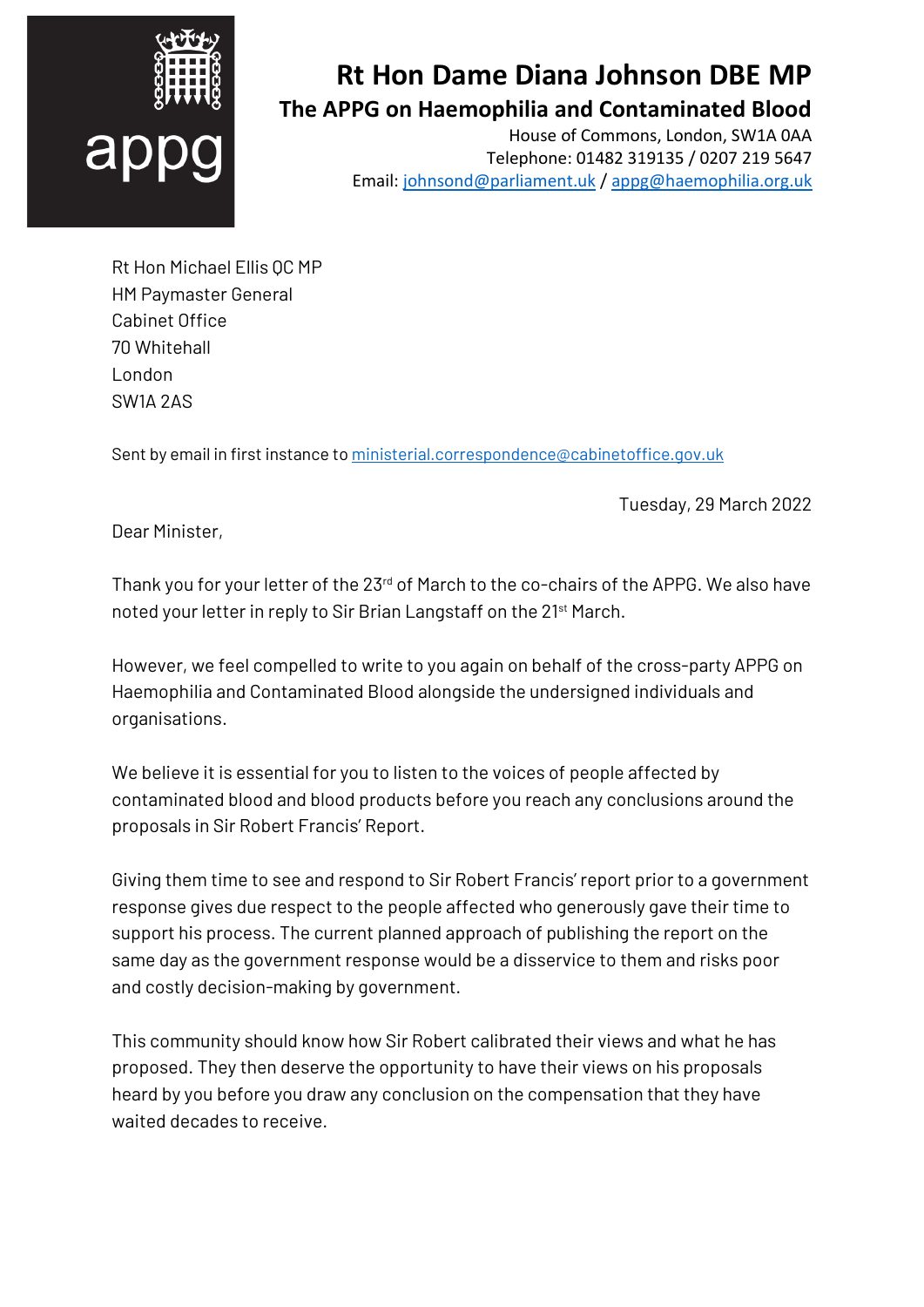While we are pleased to hear that work is already underway to consider Sir Robert's work, we would strongly urge you to implement a two-stage approach to the publication of the Sir Robert Francis' Report and your response. We believe this will improve the quality of the government's response, as well as helping you to maintain a level of confidence around your handling of the compensation process.

We also would welcome the opportunity you suggest to discuss the emerging themes in the government's work and would be pleased to meet with you and ideally for you to join us at an APPG meeting as soon as convenient.

I am sure we do not need to tell you how important it is for us all to work together to quickly resolve the question of compensation. Many of those treated with contaminated blood and blood products are now old and not in good health. They deserve to see compensation, that they feel fairly reflects their suffering, delivered in their lifetime. Too many members of this community have already died without that.

We therefore call on you to immediately publish Sir Robert Francis's Report and with that publication to create an opportunity for consideration of the report by people infected and affected. It would also allow more effective scrutiny by the infected blood inquiry before the Government publish their response.

Yours sincerely,

durer Peller Bottomley

Rt Hon Dame Diana Johnson MP, MP for Hull North and Co-Chair of the APPG on Haemophilia and Contaminated Blood Sir Peter Bottomley MP, MP for Worthing West and Co-Chair of the APPG on Haemophilia and Contaminated Blood

Lord Black of Brentwood, Vice Chair, All Party Parliamentary Group on HIV/AIDS Ian Lavery MP, Member, APPG on Haemophilia and Contaminated Blood Baroness Masham of Ilton, Member, APPG on Haemophilia and Contaminated Blood Jessica Morden MP, Vice Chair, APPG on Haemophilia and Contaminated Blood David Mundell MP, Co-Chair, All Party Parliamentary Group on HIV/AIDS Andy Slaughter MP, Member, APPG on Haemophilia and Contaminated Blood Chris Stephens MP, Vice Chair, APPG on Haemophilia and Contaminated Blood Alison Thewlis MP, Member, APPG on Haemophilia and Contaminated Blood Dr Philippa Whitford, Vice Chair, APPG on Haemophilia and Contaminated Blood